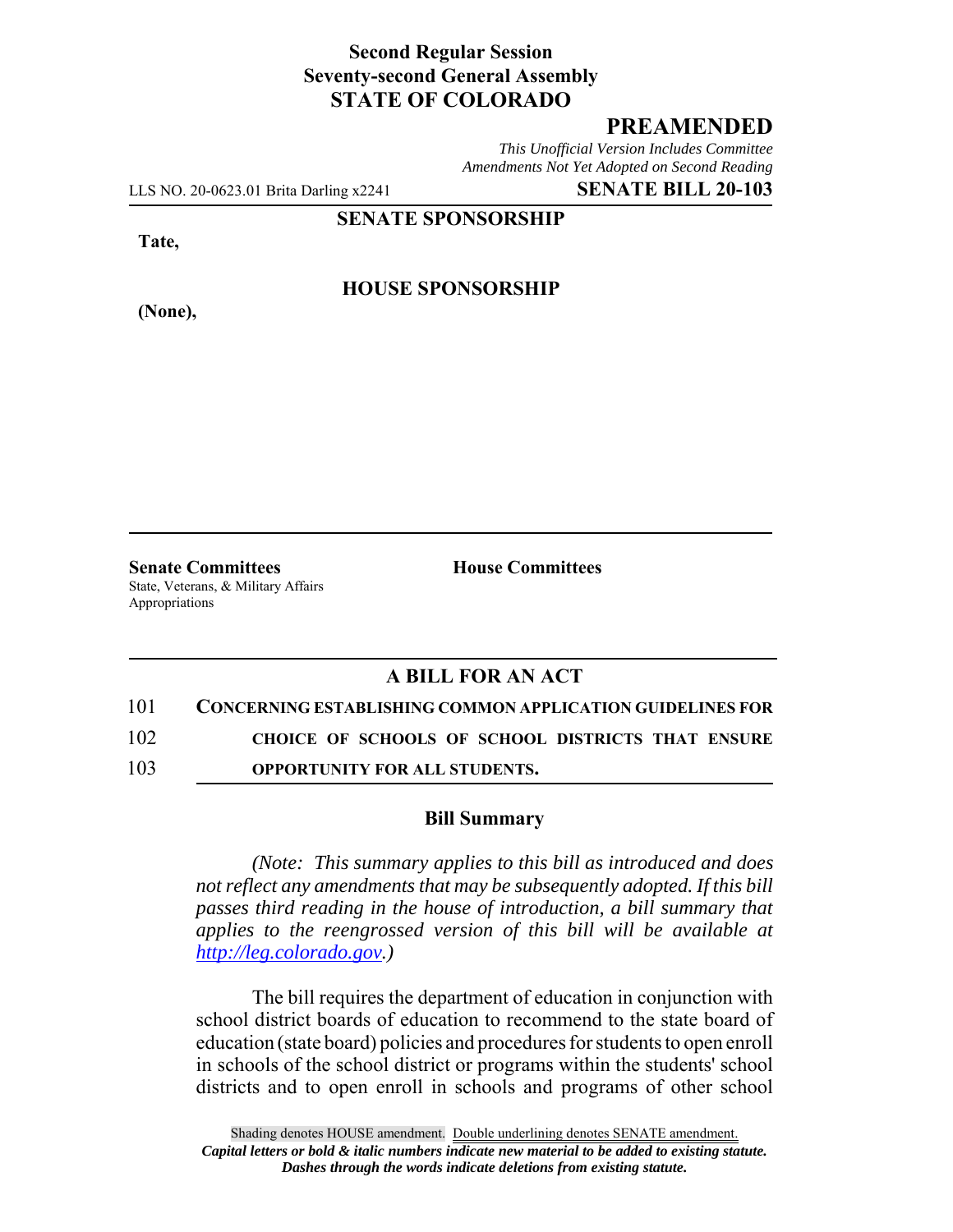districts. The policies and procedures must include, in part, the length of and start and end dates for the application process, the dates by which school districts shall notify students of acceptance into a program or school, and the variability allowed in application format.

Based on the recommendations, the state board shall promulgate rules relating to the open enrollment process that are applicable, if possible, to the open enrollment process for the 2021-22 school year.

1 *Be it enacted by the General Assembly of the State of Colorado:*

2 **SECTION 1.** In Colorado Revised Statutes, 22-36-101, **amend**  $3 \qquad (2)(a)$  as follows:

 **22-36-101. Choice of programs and schools within school districts.** (2) (a) Every school district shall adopt such policies and procedures as are reasonable and necessary to implement the provisions of subsection (1) of this section, including, but not limited to, timelines 8 for application to and acceptance in any program or school which THAT may provide for enrollment of the student on or before the pupil enrollment count day, and, while adopting policies and procedures, the school district shall consider adopting a policy establishing that an applicant with a proficiency rating of unsatisfactory in one or more academic areas who attends a public school that is required to implement a turnaround plan pursuant to section 22-11-406 or that is subject to restructuring pursuant to section 22-11-210 shall have priority over any 16 other applicant for enrollment purposes. A SCHOOL DISTRICT MAY ADOPT 17 POLICIES AND PROCEDURES PURSUANT TO THIS SUBSECTION (2)(a) THAT 18 ARE CONSISTENT WITH RULES ADOPTED BY THE STATE BOARD OF EDUCATION PURSUANT TO SECTION 22-36-107.

20 **SECTION 2.** In Colorado Revised Statutes, **add** 22-36-107 as 21 follows:

22 **22-36-107. Policies and procedures for choice of programs and**

-2- 103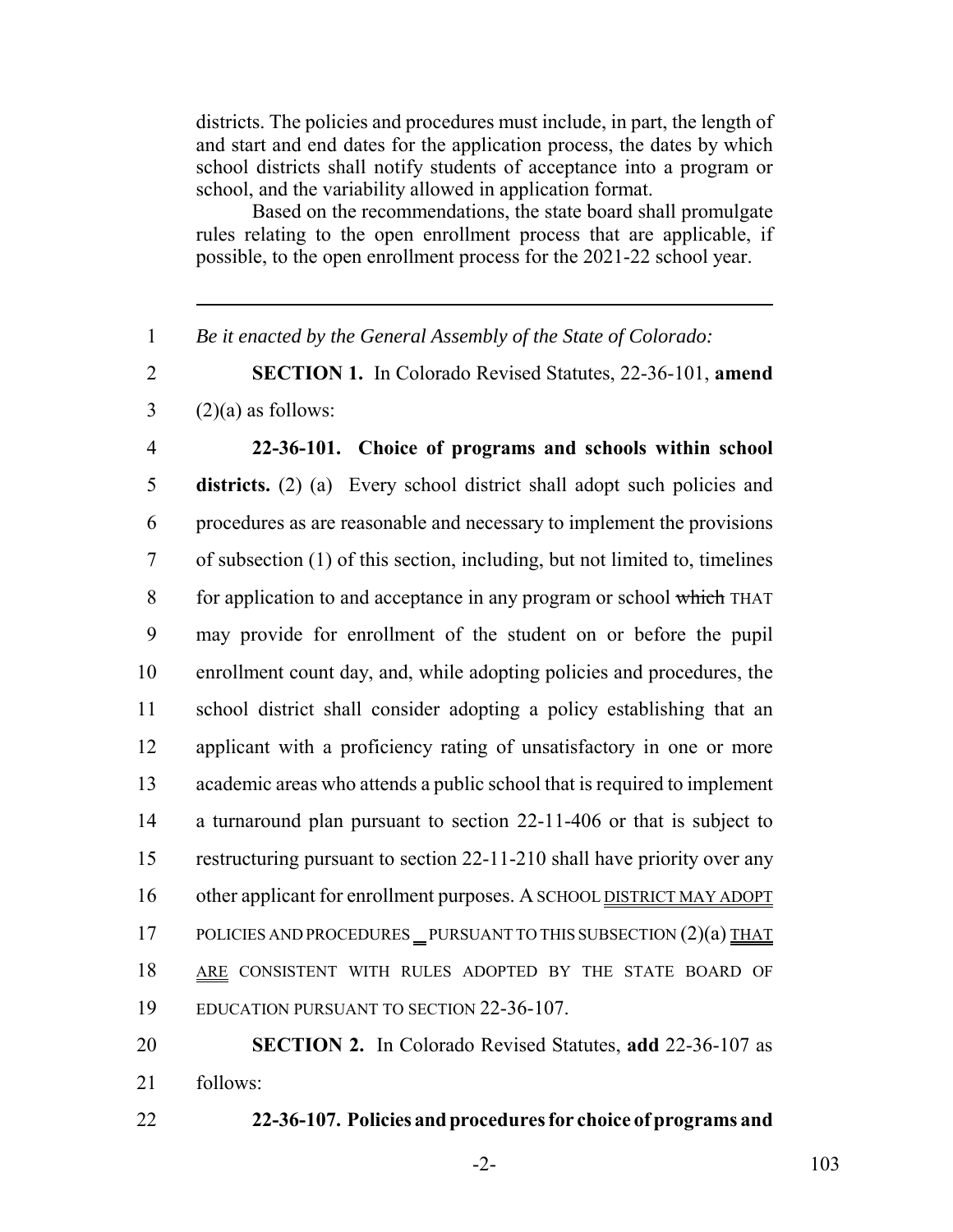**schools - department recommendations - state board rules - legislative declaration - definitions.** (1) (a) THE GENERAL ASSEMBLY FINDS AND DECLARES THAT:

 (I) OPEN ENROLLMENT IS AN EXTREMELY POPULAR SCHOOL CHOICE OPTION IN COLORADO THAT ALLOWS A STUDENT TO CHOOSE TO ATTEND A SCHOOL DISTRICT SCHOOL OTHER THAN THE SCHOOL ASSIGNED TO THE STUDENT'S RESIDENCE;

 (II) OVER ONE HUNDRED THOUSAND STUDENTS USE SOME FORM OF TRADITIONAL SCHOOL CHOICE TO ACCESS A SCHOOL THAT BETTER FITS THE STUDENT'S INDIVIDUAL NEEDS;

 (III) THE EXISTING OPEN ENROLLMENT PROCESS CAN BE DIFFICULT FOR PARENTS TO NAVIGATE, DUE TO CONFLICTING DEADLINES, DIFFERING PAPERWORK REQUIREMENTS, LIMITED INFORMATION AVAILABLE TO PARENTS, AND LACK OF CONSISTENCY AMONG COLORADO SCHOOL DISTRICTS; AND

 (IV) DUE IN PART TO THESE BARRIERS, STUDENTS PARTICIPATING IN INTERDISTRICT OPEN ENROLLMENT ARE LESS LIKELY TO BE LOWER-INCOME STUDENTS, ENGLISH LANGUAGE LEARNERS, OR SPECIAL EDUCATION STUDENTS.

 (b) THEREFORE, THE GENERAL ASSEMBLY DECLARES THAT COLORADO SHOULD CREATE A MORE FAMILY-FRIENDLY PROCESS FOR OPEN ENROLLMENT IN DISTRICT SCHOOLS BY REMOVING BARRIERS THAT PREVENT FAMILIES FROM EXERCISING THE OPTION TO CHOOSE THE BEST SCHOOL FOR THE STUDENT. THE RULES CREATED PURSUANT TO THIS SECTION SHOULD BE DESIGNED TO ELIMINATE CONFUSION, INCREASE 26 AWARENESS AND UNDERSTANDING OF THE OPEN ENROLLMENT PROCESS, AND CREATE MORE CONSISTENCY IN THE PROCESS FOR FAMILIES WHILE

-3- 103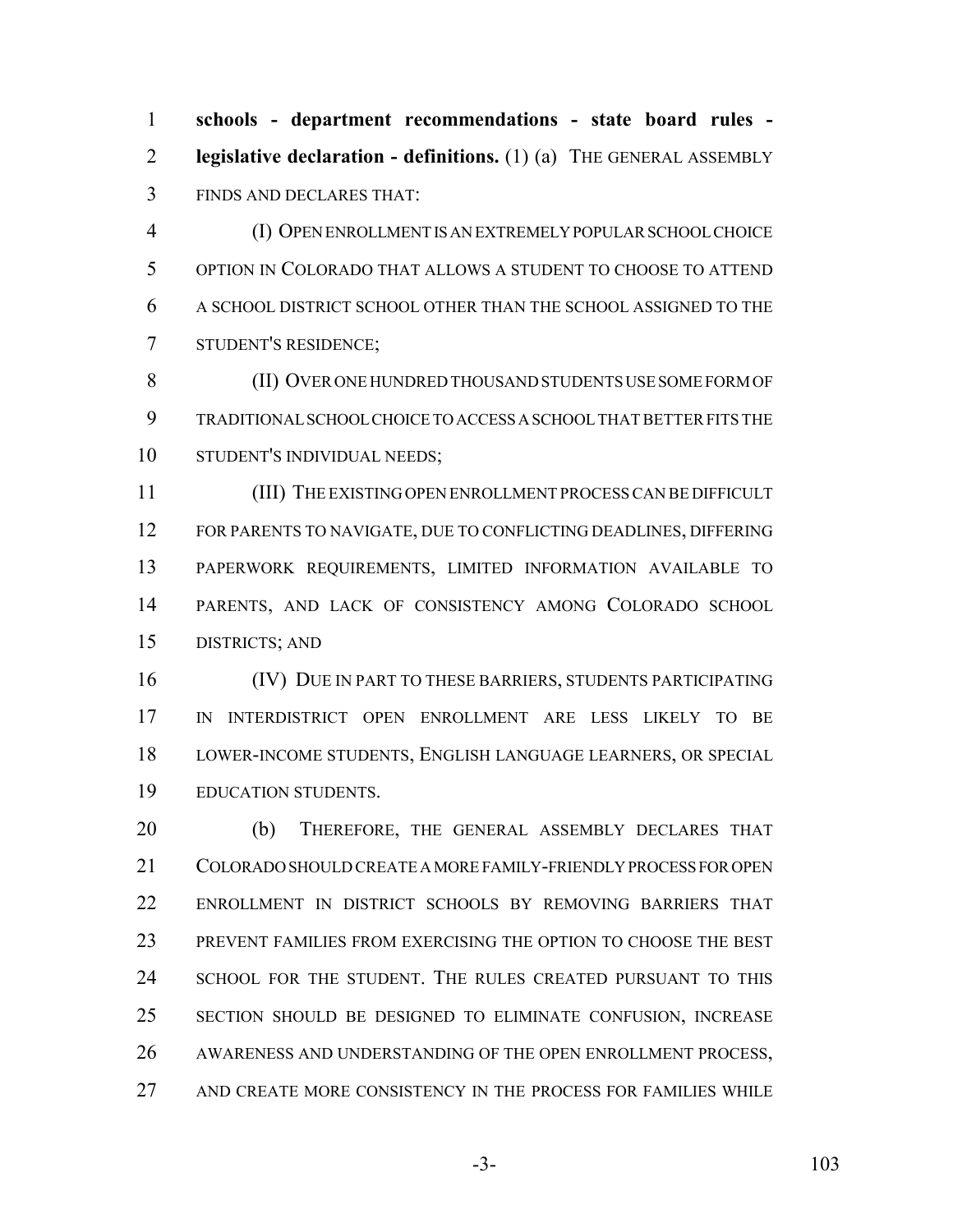STILL ALLOWING THE APPROPRIATE VARIATION NECESSARY TO ACCOMMODATE SCHOOL DISTRICTS AND INDIVIDUAL SCHOOLS.

 (2) AS USED IN THIS SECTION, UNLESS THE CONTEXT OTHERWISE REQUIRES:

(a) "DEPARTMENT" MEANS THE DEPARTMENT OF EDUCATION.

 (b) "SCHOOL DISTRICT" HAS THE SAME MEANING AS SET FORTH IN SECTION 22-30-103 (13).

 (c) "SCHOOL DISTRICT BOARD OF EDUCATION" MEANS THE ELECTED SCHOOL BOARD OF EDUCATION OF A SCHOOL DISTRICT.

10 (d) "STATE BOARD" MEANS THE STATE BOARD OF EDUCATION.

 (3) ON OR BEFORE OCTOBER 15, 2020, THE DEPARTMENT, IN CONSULTATION WITH SCHOOL DISTRICT BOARDS OF EDUCATION, SHALL MAKE RECOMMENDATIONS TO THE STATE BOARD CONCERNING THE 14 IMPLEMENTATION OF THIS ARTICLE 36 TO FACILITATE A REASONABLE LEVEL OF UNIFORMITY ACROSS COLORADO SCHOOL DISTRICTS FOR CHOICE OF PROGRAMS AND SCHOOLS OF THE SCHOOL DISTRICTS, INCLUDING RECOMMENDING POLICIES AND PROCEDURES RELATING TO:

 (a) THE MINIMUM LEVEL OF UNIFORMITY IN APPLICATION FORMATS ACROSS SCHOOL DISTRICTS, ALLOWING FOR REASONABLE VARIABILITY FOR DIFFERENT GRADE LEVELS AND SPECIALIZED PROGRAMS AND SCHOOLS, INCLUDING A RECOMMENDATION FOR THE ESTABLISHMENT OF A COMMON APPLICATION FORMAT;

24 (b) ENSURING THE ABILITY TO SUBMIT AN APPLICATION ONLINE, THROUGH E-MAIL OR OTHER WEB-BASED PROCESS CHOSEN BY THE SCHOOL DISTRICT, AND IN PERSON; AND

**(c)** THE DISSEMINATION OF INFORMATION, BOTH IN PRINT AND

-4- 103